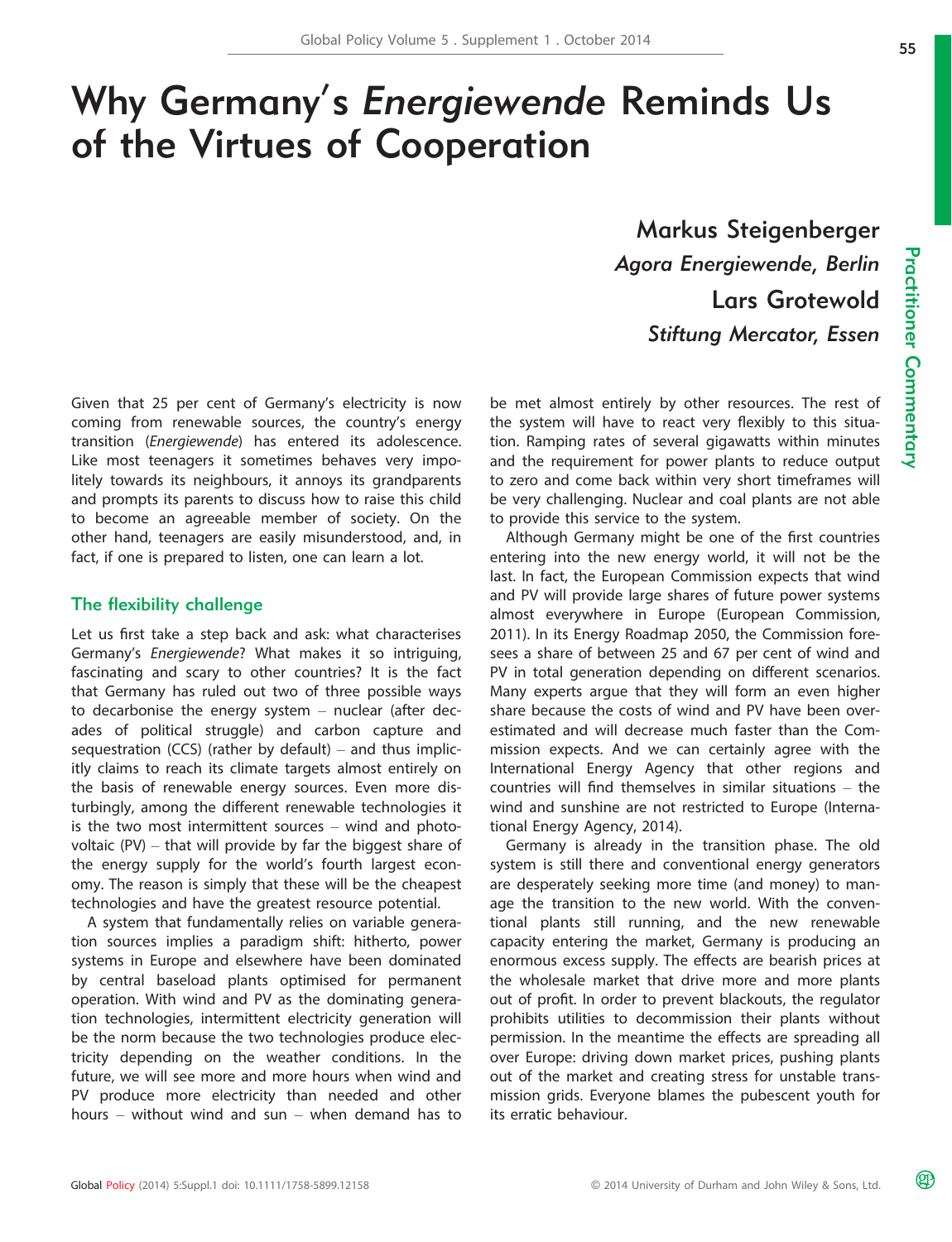## How wind and sun force Europe to cooperate

However, once we stop complaining about the unpleasant characteristics of a wind- and PV-dominated power system, we can start cherishing its beauty (which might still be hidden beneath some pimples on its face): an abundant, clean and cheap energy supply. And we could think about how to face the challenge of the new world, namely making the power system flexible.

Generally speaking, four flexibility options exist: demand response, storage, flexible generation by firm capacity and buffering through the grid. The potential of these options varies according to geography, resources and the structure of the economy. Very few regions possess enough cheap potential to provide the amount of flexibility that is needed. Therefore it will be prohibitively expensive if balancing takes place at a local or national level because new and expensive technologies would be needed. In contrast, sharing existing flexibility resources among regions and countries can help to buffer variable renewable electricity generation in a cost-efficient manner. Hence, as a general rule, cooperation makes the energy transition easier and cheaper.

The cheapest way to cope with variable renewable generation is to balance the intermittency over larger geographical areas. Weather patterns are not the same all over Europe. When wind blows at the Atlantic coast, it might be calm in Hungary; when the sun is shining in the South, it might be cloudy in the North. Expanding the transmission grid is thus critical. The ability to trade electricity between regions allows us to mobilise and better use the resources in all parts of Europe. Tapping into the Eastern European biomass potential, for instance, or shifting loads in industrial centres in order to reduce peak demand can be efficient measures to stabilise the system. The abundant hydro capacity in Scandinavia and the Alps could play an important role in balancing continental European power supply.

Furthermore, the total amount of capacity needed to ensure system reliability can be reduced by cooperation. Because people in Spain, Poland and The Netherlands sleep, work and cook at different times and because power systems function under different conditions, load curves vary between regions. Therefore, cumulated peak demand is lower than the sum of national peak demands, which means that ensuring the secure supply of electricity at any time becomes easier and cheaper when countries cooperate.

Even for those few countries that are blessed with sufficient flexible resources to fully balance their system, cooperation can be an advantage because it provides a business case. Norway, a country with 95 per cent hydro capacity and thus great flexibility in its system, could, for instance, trade power with Germany. When Germany is short of electricity and prices are high, Norway could make money by selling power. And when wind and sun produce more electricity than Germany needs, prices fall and Norway could buy cheap electricity, thus leaving its own hydro resources untouched.

#### Next steps of European power market integration

More cooperation among, and deeper integration of, national power systems is a prerequisite for energy transition in Germany and all over Europe to proceed in a secure and cost-effective manner. Thus, implementing the Energiewende in Germany also requires a political strategy to support it on a European level. From a systems and a national economic perspective, the benefits of cross-border cooperation are obvious – actually, they were recognised long before the EU was created. Yet politically it is not easy to achieve – particularly in times when the 'European project' suffers from dwindling trust and weak ambition – because it would mean relying on others to provide energy when it is needed and being tolerant about the way it is produced in neighbouring countries. In addition, energy policy has always had significant geopolitical implications, which makes the mélange of interests even more complex.

Still, since the 1990s Europe has aimed at a single energy-only market as well as the integration of balancing markets. While this is progressing, Europe is already entering the next phase of power market integration, which will be about system reliability and support for renewable energy sources.

Because the energy-only market does not suffice to ensure system reliability in the long term (due to the lack of incentives to invest in new flexible resources), countries have started debating the implementation of capacity mechanisms. But in a partially integrated European energy market, implementing capacity mechanisms on the national level will bring about huge inefficiencies. As history tells us, market integration with 28 countries is a time-consuming and difficult process. Thus, it might be advisable to develop a joint mechanism on a sub-level first, test it and scale it up to the European level at a later stage.

Finally, more cooperation at the European level on support schemes for renewable technologies could leverage efficiency gains and help to optimise the use of resources. However, this leaves us with the million dollar question: how do we design a power market based on wind and PV with marginal costs of zero? Nearly the entire expenditures for wind and PV installations are capital costs that accrue before a single kilowatt hour is produced. But once they are installed, they produce electricity almost for free – yet another feature of our adolescent child that gives us a headache.

മ്ര